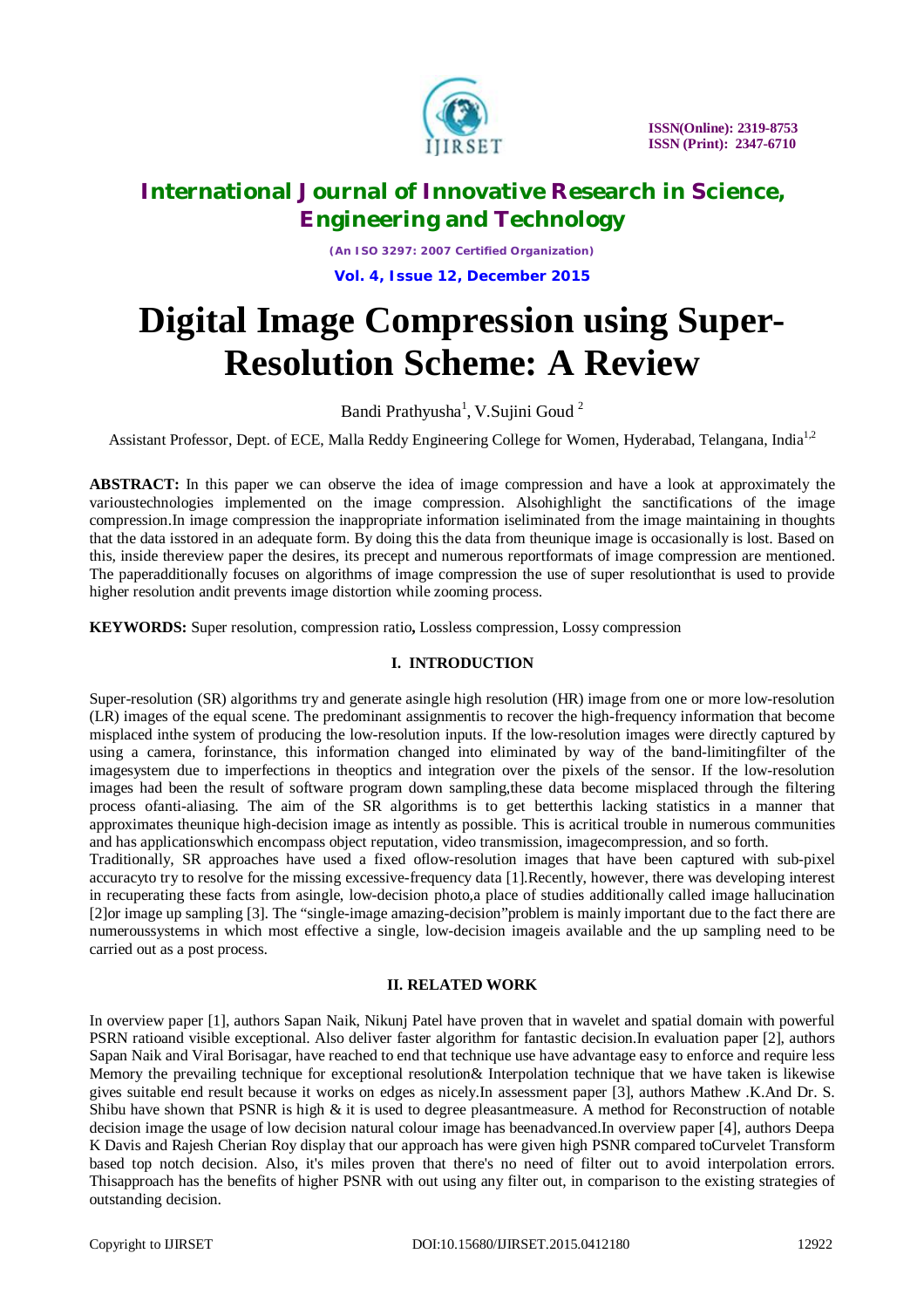

*(An ISO 3297: 2007 Certified Organization)*

#### **Vol. 4, Issue 12, December 2015**

However, the computational burden has expanded, in evaluation paper [5], K. J. Kothari, Dr. D. D. Vyas, Dr. D. R. Bhojani show that the quantitative and visual outcomes are displaying the superiority of the proposed method over the conventional and kingdom-of-artwork image decision enhancement techniques. The computational complexity may be progressed by using parallel implementation to increase response time. Finally conclude that this approach can be prolonged to brilliant resolution of color films.In evaluate paper [6], Mrs. Preet Kaur, Geetu lalit show that image compression is a technique through which we can reduce thestorage space of photographs, motion images in order to beneficial to increase storage and transmission method's performance. In imagecompression, we do now not simplest concentrate on reducing size but additionally focus on doing it with out dropping first-rate and facts of image.

In assessment paper [7], Michael Elad and Arie Feuer conclude that in the notable resolution recovery problem, an improveddecision photo is restored from several geometrically warped, blurred, and noisy and down sampled measured images. Hybrid approach is used for boom the speed. In this context, the ML, the MAP, and the POCS techniques are all proven to be without delay and in reality applicable to terrific decision recuperation with equivalencies among those methods.In overview paper [8], Hasan Demirel and Gholamreza Anbarjafari say that an image decision enhancement approach based totally on interpolation of the high frequency subband images obtained through discrete wavelet rework (DWT) and the enter image. The edges are enhanced by introducing an intermediate degree through using stationary wavelet rework (SWT).This technique improves that generate IDWT.In evaluation paper [9], Neeraj Kumar Atul Kumar finish that Peak signal to Noise ratio (PSNR) and Mean Square Error(MSE) are the 2 elements for measuring the first-rate of various denoising strategies. Main goal of the denoisingalgorithms is to dispose of noise even as preserving as a lot as possible the crucial image functions.

In evaluation paper [10], Mr. G.M. Khaire, Prof. R.P.Shelkikar says that method involves calculation of DWT sub bands. Highfrequency sub bands are interpolated to double their length. DWT loses a few data within themethod of interpolation; it's farcorrected with the assist of SWT. IDWT with unique image and high frequency additives provide terrific resolution image.

#### **III. NEED OF IMAGE COMPRESSION**

In general, data compression is the process of reducing thedata needed to represent a given quantity of information.The goal of image compression is to diminish the datarequired to represent a digital image.When a digital image is saved as a file on a web browser,it is basically saving it as a sequence of bits. Each pixel inthe image consists of one byte and each byte is made fromeight bits. If the image measures  $M^*N$  pixels, then MNbytes is needed to accumulate the image. There are 256different bytes each of which has its own base 2representation. So for a web browser to display a storedimage, it must have the sequence of bits that describes thebit representation of each byte.



(a)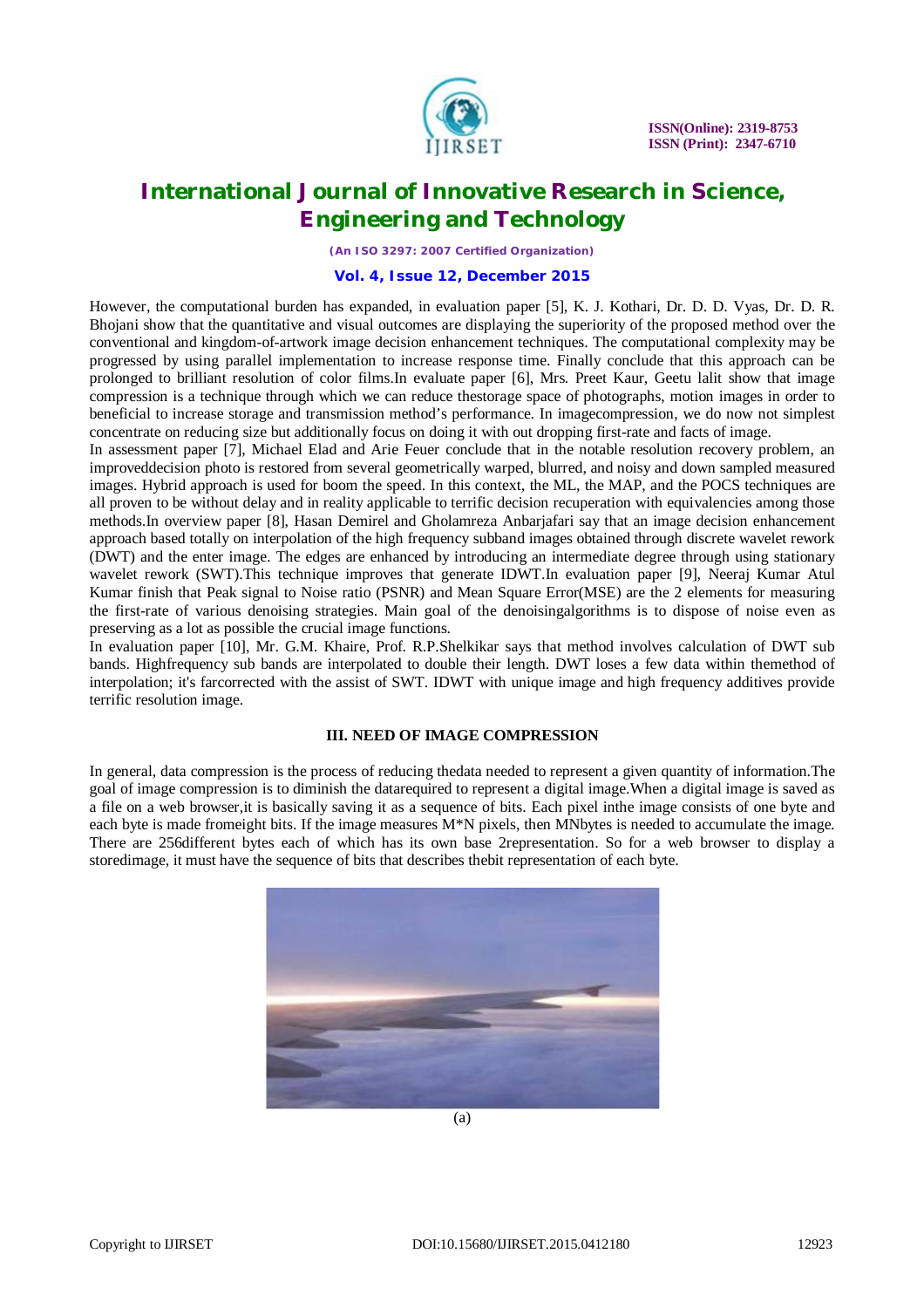

*(An ISO 3297: 2007 Certified Organization)* **Vol. 4, Issue 12, December 2015**



Fig 1 Comparison of (a) original image and (b) compressedimage

**Table.1 Results showing variations in dimensions oforiginal image to compressed image having 99.7% savings in file size**

| 541123111103120   |                 |                   |
|-------------------|-----------------|-------------------|
| <b>PARAMETERS</b> | <b>Original</b> | <b>Compressed</b> |
| Width             | 2448 pixels     | 400 pixels        |
| Height            | 3264 pixels     | 533 pixels        |
| File Size         | 2.196.8 kb      | 5.9 kb            |

The purpose of image compression is to lessen the size ofdigital images to save storage space or transmission time.The image with dimensions 512\*512\*3 = 786,431 pixelsrequires only 41,909 bytes when compressed in JPEGformat. The question that arises is how the space can besaved while maintaining most of the content. The ratio ofsizes tells us about the effectiveness the image. The termdefining this is known as the compression ratio.

Compression ratio = (Size of an original image)/(Size of the compressed image)

### **A. Lossless compression**

Lossless compression [1] is a compression algorithm inwhich the original image can be reconstructed from the compressed image i.e. after compression, reconstructedimage is numerically identical to the original image. Someof the image files formats use lossless compressions arePNG or GIF.



Fig 2 Lossless Compression

There are the following technique are included inlossless compression.

- Run length encoding
- Huffman coding
- LZW coding
- Area coding

**Run length encoding:** - The run length compressiontechnique is useful in case of repetitive data. In thistechnique the sequence identical symbol or pixel isreplace and it is known as run by shorter symbol. The runlength code gray scale image is represented by asequence  $(V_i, R_i)$  where  $V_i$  is the intensity of pixel and  $R_i$  is the no of consecutive pixel with intensity as shown infig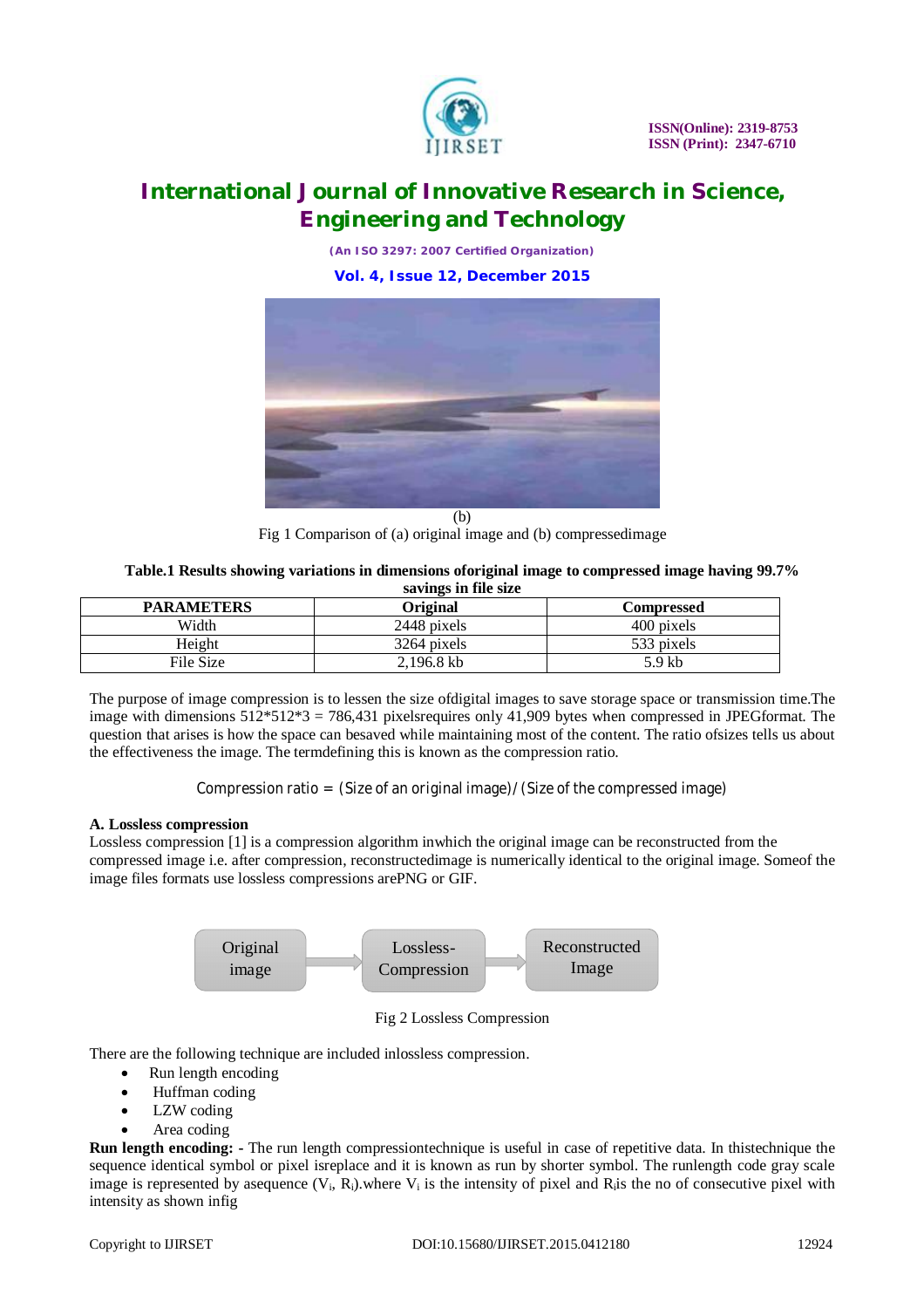

*(An ISO 3297: 2007 Certified Organization)* **Vol. 4, Issue 12, December 2015**

| 70 70 70 70 70 12 12 90 90 90       |  |
|-------------------------------------|--|
| $\{70, 5\}$ $\{12, 2\}$ $\{90, 3\}$ |  |

Fig3 Run length encoding

**Huffman coding**: - Huffman coding is based on theprobabilities or statistical occurrence frequencies. In theHuffman encoding each pixel are treated as a symbol.The symbols which have frequency are assigned asmaller number of bits while the symbol which has lessfrequency is assigned a relative large number of bits.While the symbol which has less frequencies are assigneda relative large no of bits.

**Lempel-Ziv-Welch (LZW):** - It is a very usefulcoding. It is used in computer industries, and inimplemented as a computer on UNIX. It is dictionarybase coding. LZW is basically of two type, Static anddynamic. In static dictionary coding, when the code isassigned (encoding) and in decoding process. Dictionaryis not change. Dictionary is fixed in both processes. Butin thedynamic dictionary coding updated on fly.

**Area Coding**: - Area coding is enhanced foam of runlength coding of lossless compression. The significant oflossless method is that this technique over the other, ifreflecting two dimension character of images. Thiscoding uses an array of sequence building up a twodimension object. The algorithms for this coding try tofind rectangular region with the same characteristics andthese regions are coding in a descriptive form as anelement with two points and a certain structure. Theproblem with this coding is that, it cannot beimplemented in hardware because of non-liner method.

#### **B. Lossy compression:**

In lossy compression, redundant information ispermanently removed. When an image is uncompressed, only a part of the original image exists and the rest ispermanently removed which is unnoticeable to the user.Most commonly used image file formats include JPEGimage file.



Fig 4 Lossy Compression

There are the following Lossy compression technique include followingscheme

- Transformation coding
- Vector quantization
- Fractal coding
- Block truncation coding
- Sub band coding

**Transformation coding**: - transformation coding is alossy compression technique resulting in a lower qualitycopy of original signal. This scheme is used for "natural"data like audio signal or biomedical image.In transformation coding less bandwidth is required. Inthis coding scheme transform such as DFT (discreteFourier transform) and DCT (discrete coding transform)are used to change the pixel in the original image into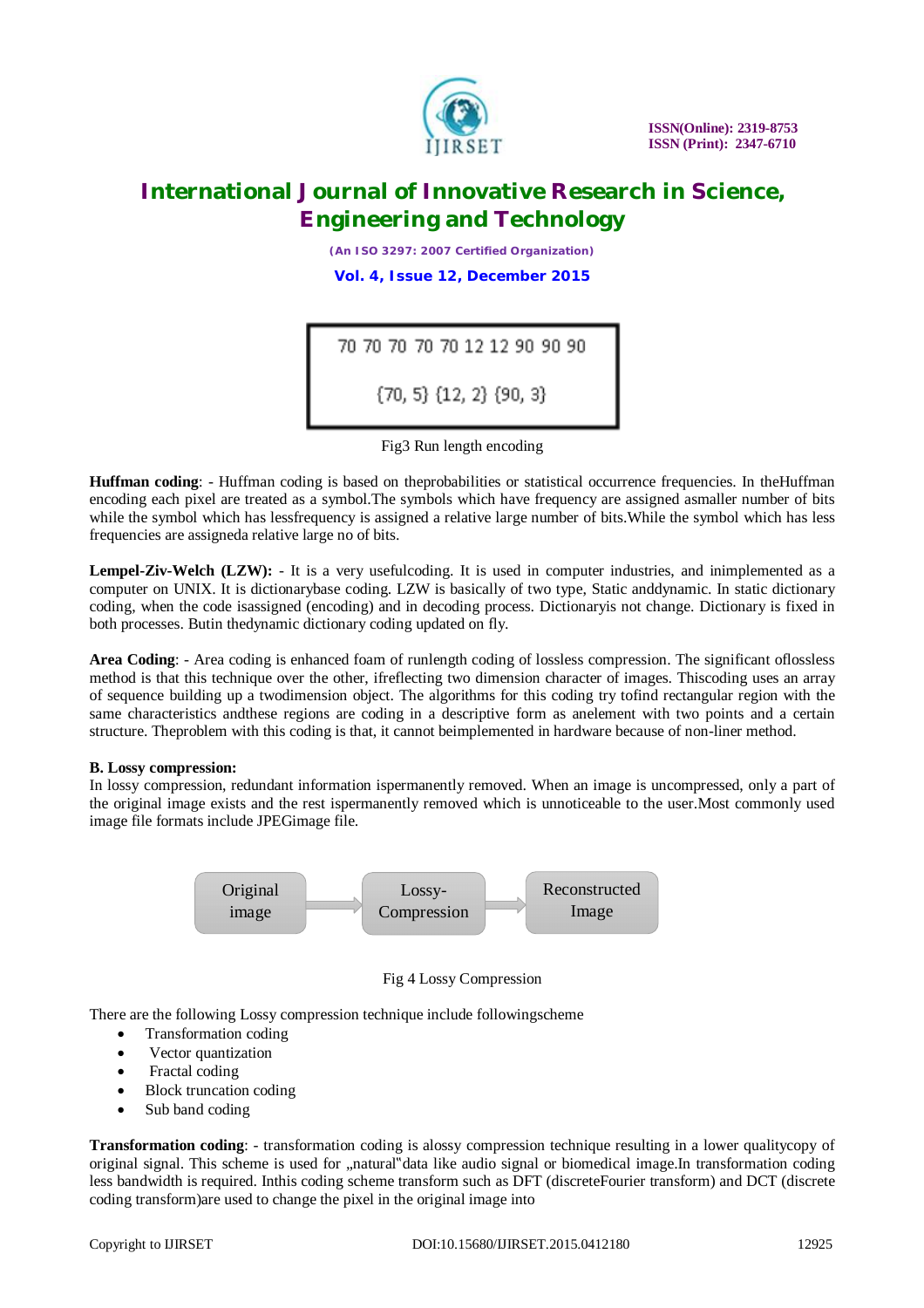

*(An ISO 3297: 2007 Certified Organization)*

### **Vol. 4, Issue 12, December 2015**

frequency domain coefficients. These coefficients haveseveral desirable properties; one is the energycompression property that results in most of the energy ofthe original data being concentrated in only a few of thesignificant transform coefficient. This is the basic ofachieving the compression only few significantcoefficients are selected and remaining are discarded.The selected coefficient are further quantization and

entropy encoding. DCT coding has been the mostcommon approach to transform coding and also adopted in the JPEG image compression standard

**Vector Quantization**:- In vector quantization adictionary of fixed-size vectors, is to be develop, calledcode vectors. A vector is usually a block of pixel values.So image is then partitioned into non-overlapping blocks (vectors) called image vectors. Then for each in thedictionary is determined and its index in the dictionary is used as the encoding of the original image vector. Thus,each image is represented by a sequence of indices that can be further entropy coded.

**Fractal Coding: -** In Fractal Coding decompose theimage into segments by using standard image processing techniques such as edge detection, color separation, andspectrum and texture analysis. Then each segment is looked up in a library of fractals. The library actuallycontains codes called iterated function system (IFS)codes, which are compact sets of numbers. Using asystematic procedure, a set of codes for agiven image aredetermined, such that when the IFS codes are applied to asuitable set of image blocks yield an image that is a veryclose approximation of the original. This scheme ishighly effective for compressing images that have good regularity and self-similarity.

**Block truncation coding:-** In this scheme, the imageis divided into non-overlapping blocks of pixels. For eachblock, threshold and reconstruction values aredetermined. The threshold is usually the mean of thepixel values in the block. Then a bitmap of the block isderived by replacing all pixels whose values are greaterthanor equal (less than) to the threshold by a 1 (0). Thenfor eachsegment (group of 1s and 0s) in the bitmap, thereconstructionvalue is determined. This is the average ofthe values of thecorresponding pixels in the originalblock.

Sub band coding:- In this scheme, the image isanalyzed to produce the components containingfrequencies in welldefined bands, theSub bands.Subsequently, quantization and coding is applied to eachof the bands. The advantage of this scheme is thattheQuantization and coding well suited for each of thesub bands can be designed separately.

### **V. CONCLUSION**

This paper represent the idea of image compressionand various technologies used inside the image compressionevaluating the overall performance of compression techniquesame data units and overall performance measure are used. In this paper we studied image compression based onfantastic decision technique, need and precept. We alsofocused on numerous imaging report codecs and compressionstrategies of lossy and lossless image compression. Wethereby concluded that super resolution technique is themaximum efficient approach of photograph compression because itcombines multiple low decision images to form an excessiveresolution picture. The prime benefit of the usage of superresolution approach is that it could fees much less and thepresent low decision image may be nevertheless being applied.

#### **REFERENCES**

<sup>[1]</sup> Sapan Naik, Nikunj Patel (2013). Single Image Super Resolution In Spatial and Wavelet Domain. The International Journal of Multimedia & ItsApplications (IJMA) Vol.5, No.4.

<sup>[2]</sup> Sapan Naik, Viral Borisagar,(2012) A novel Super Resolution Algorithm Using Interpolation and LWT Based Denoising Method. International Journal ofImage Processing (IJIP), Volume .6, Issue 4.

<sup>[3]</sup> Mathew .K, Dr. S. Shibu (2011) Wavelet based Technique for Super Resolution Image Reconstruction. International Journal of Computer Applications(0975 – 8887) Volume 33– No.7.

<sup>[4]</sup> Deepa K Davis & Rajesh Cherian Roy (2012). Hybrid Super Resolution using SWT and CT. International Journal of Computer Applications (0975 – 8887)Volume 59– No.7.

<sup>[5]</sup> K. J. Kothari, Dr. D. D. Vyas, Dr. D. R. Bhojani (2015). Super-Resolution Technique a Novel Approach using Wavelet Transform AND SpareRepresentation. IJSRD - International Journal for Scientific Research & Development| Vol. 3, Issue 04, | ISSN (online): 2321-0613